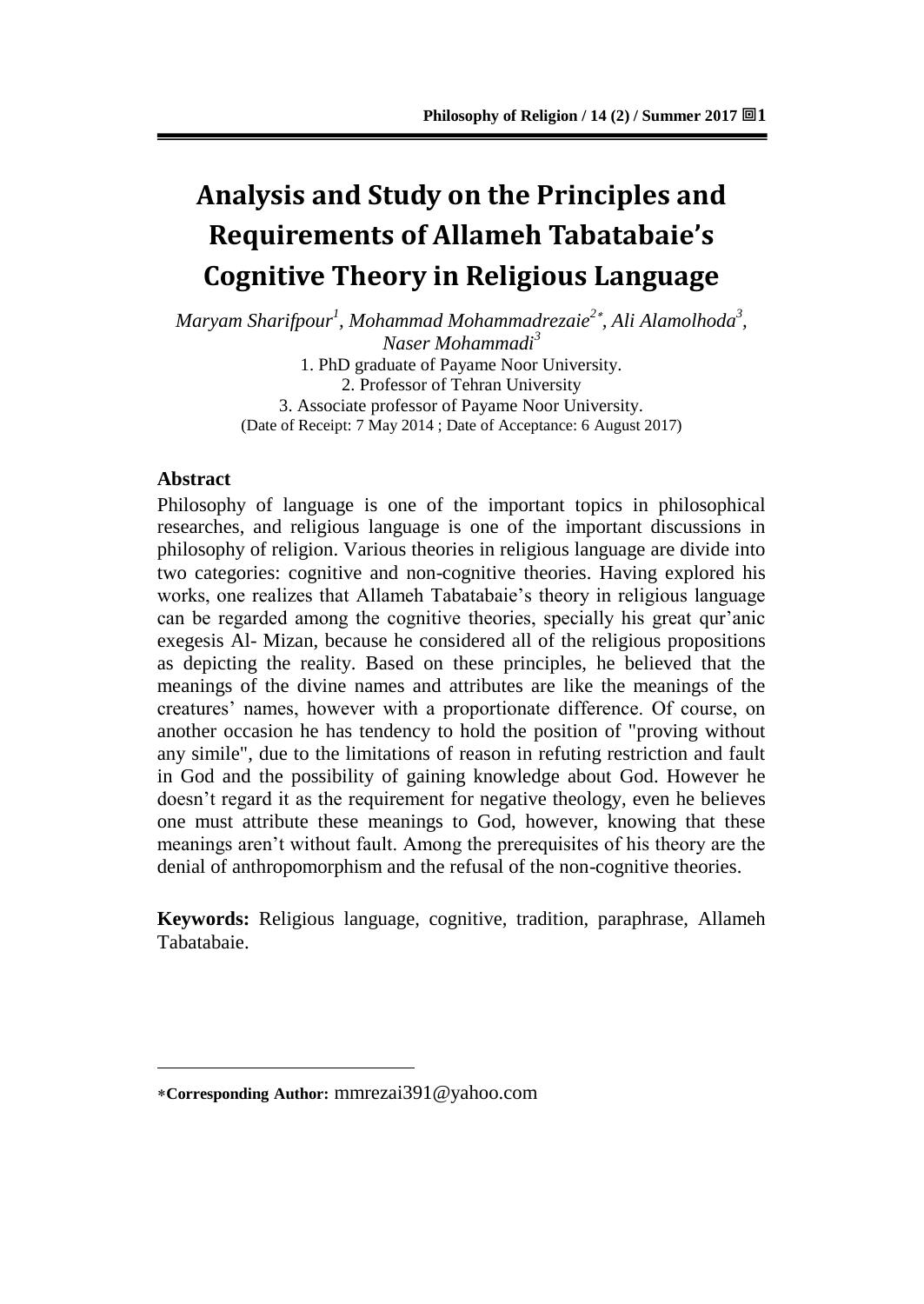### **The Qur'anic Narrative Hermeneutics in Mystical Interpretation**

*Zahra Abyar<sup>1</sup> , Ghasem Purhassan<sup>2</sup> , Yoness Ahmadi<sup>3</sup>*

1. PhD student of Religious Studies, University of Religions and Denominations, Qom 2. Associate professor and faculty member at the Allame-Tabatabaei University 3. PhD student of Religious Studies, University of Religions and Denominations, Qom (Date of Receipt: 8 December 2014 ; Date of Acceptance: 6 August 2017)

### **Abstract**

 $\overline{a}$ 

Mystical interpretation is one of the interpretative ways which is based on preconceptions like mysteriousness of revelation and of the religious language, the necessity of discovering the intention of the qur'anic verses, and paying attention to the spirit and truth of a reliable remark. In other words, the most important bases of the mystical interpretation are the realization of the inner meaning and the heart of the speech. Muslim philosophers and mystics have used the mysteriousness of the religious language in order to discover the inner meanings of the qur'anic stories or to find out the hidden aspects of the religious texts through the "narrative hermeneutics". This study, based on Ricoeur's principles, examines the characteristics of the narrative hermeneutics with a descriptive-analytic methodology in the works of the Muslim philosophers and mystics. The results show that the narrative hermeneutics offers a new reading in this respect through a new approach to religious narratives. Moreover, ,its characteristics of possessing mystery and, multi-meaningfulness, and the realization of inner meaning result in new meaning invention as well as the language strengthening. Meta-historicity and timelessness plot a new arena that converts the natural-mathematical time into the human time which is eternal; in this manner narratives no longer belong to certain people and cultures but they can rather travel into other worlds and times. Studying these narratives and stories in the mystical interpretation indicates that their main purpose is not to transfer simple, superficial meanings but rather hidden, unknown meanings. The narrative hermeneutics can thus help decode multiple-layers of meaning.

**Keywords:** Narrative hermeneutics , mystical interpretation, Quran, stories.

**Corresponding Author:** Abyar.z114@gmail.com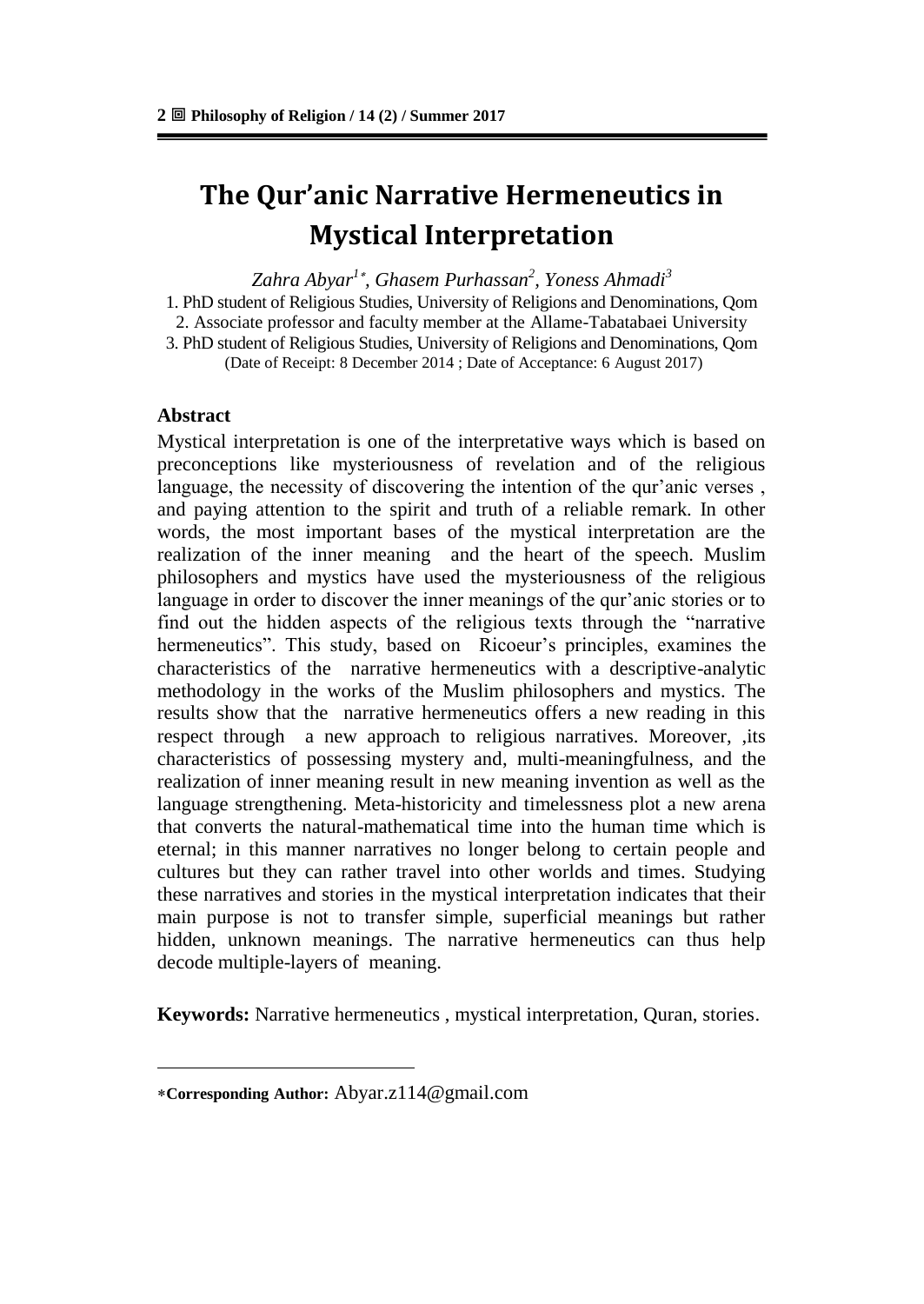# **The Relationship between Religious Belief and Praxis : John Cottingham's View on the Priority of Religious Praxis over Religious Belief with Emphasis on Pascal's View**

*Mehdi Ghafourian<sup>1</sup> ,Amirabbas Alizamani <sup>2</sup>*

1. PhD Student of Philosophy, Islamic Azad University, Science and Research Branch, Tehran

2. Associate Professor, Faculty of Theology, University of Tehran

(Date of Receipt: 30 September 2015 ; Date of Acceptance: 6 August 2017)

### **Abstract**

 $\overline{a}$ 

Cottingham in following Pascal believes that we cannot analyze religion in a rational manner in principle because it talks about a transcendent being which is above our rational faculties and it uses a symbolic, allegoric and metaphoric language and some narratives. Thus it is impossible to prove or deny the existence of God by only rational arguments. Nevertheless Cottingham, inspired by Pascal, uses a practical argument for showing the rationality of the belief in God; not for proving the existence of God, because he believes that religion is more than mere theoretical doctrines. So the way of encountering God is practical not theoretical because humans cannot find God in theory; that is we can understand the rationality of religious beliefs and feel the presence of God by the help of the emotions and practical involvement with religious doctrines. Therefore if we want to change ourselves, we must carry out religious and spiritual practices.

**Keywords:** Cottingham, Pascal, theism, religion, praxis, interior change, emotion.

**Corresponding Author:** mehdi3ph@yahoo.com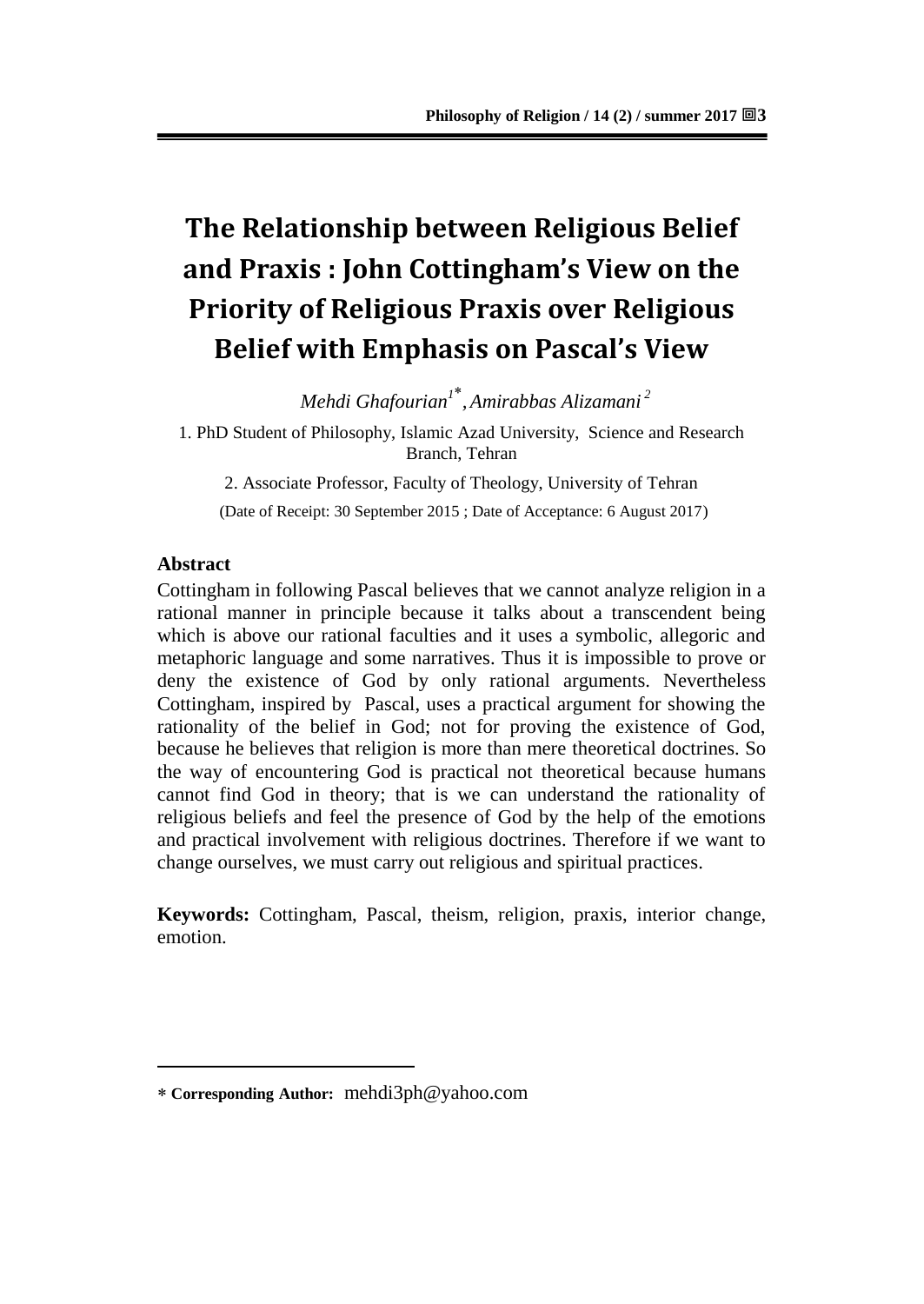### **The Study of Hegel's Critiques of Schleiermacher's Religious Experience**

*Nader Samimi<sup>1</sup> , Reza Gandomi<sup>2</sup>*

1. MSc at the University of Tehran

2. Associate Professor of Philosophy of Religion, University of Tehran (Date of Receipt: 19 February 2016; Date of Acceptance: 6 August 2017)

### **Abstract**

 $\overline{a}$ 

Being a frequently discussed topic through recent centuries, religious experience is one of the special subjects that include a wide variety of definitions in the theories of those who believe in it. However, intuitive nature of religious experience is the same element in all these definitions. As a fairly coherent theory, religious experience was first propounded by Schleiermacher. Schleiermacher defines religious experience as "the feeling of absolute dependence". On the contrary to the rational and moral approaches to religion, Schleiermacher establishes a new trend whose foundation is feelings and emotions. This approach seeks a new condition and brings forth new results that deeply influence the comprehension of religion and God. As a case in this point, the negative approach to the comprehension of the essence and features of God can be mentioned as the consequence of religious experience of Schleiermacher. In Hegel's opinion religion and philosophy share the same content and both of them are phases of soul's consciousness. In his opinion, God's existence and divine essence can be understood only through thinking. Grounded on his own idea about the impossibility of immediate recognition, Hegel criticizes Schleiermacher"s intuition idea and believes that atheology that is based on feelings is unable of offering a comprehensive description of God and religion. These critiques are based on Hegel's definition of religion and his description of the way of gaining awareness. Central to Hegel's criticism of Schleiermacher's religious experience is the impossibility of gaining immediate knowledge and personal understanding of the religious element in religious experience.

**Keywords:** Religious experience, theology, Hegel, Schleiermacher, rationalism.

**Corresponding Author:** samimi.nader@yahoo.com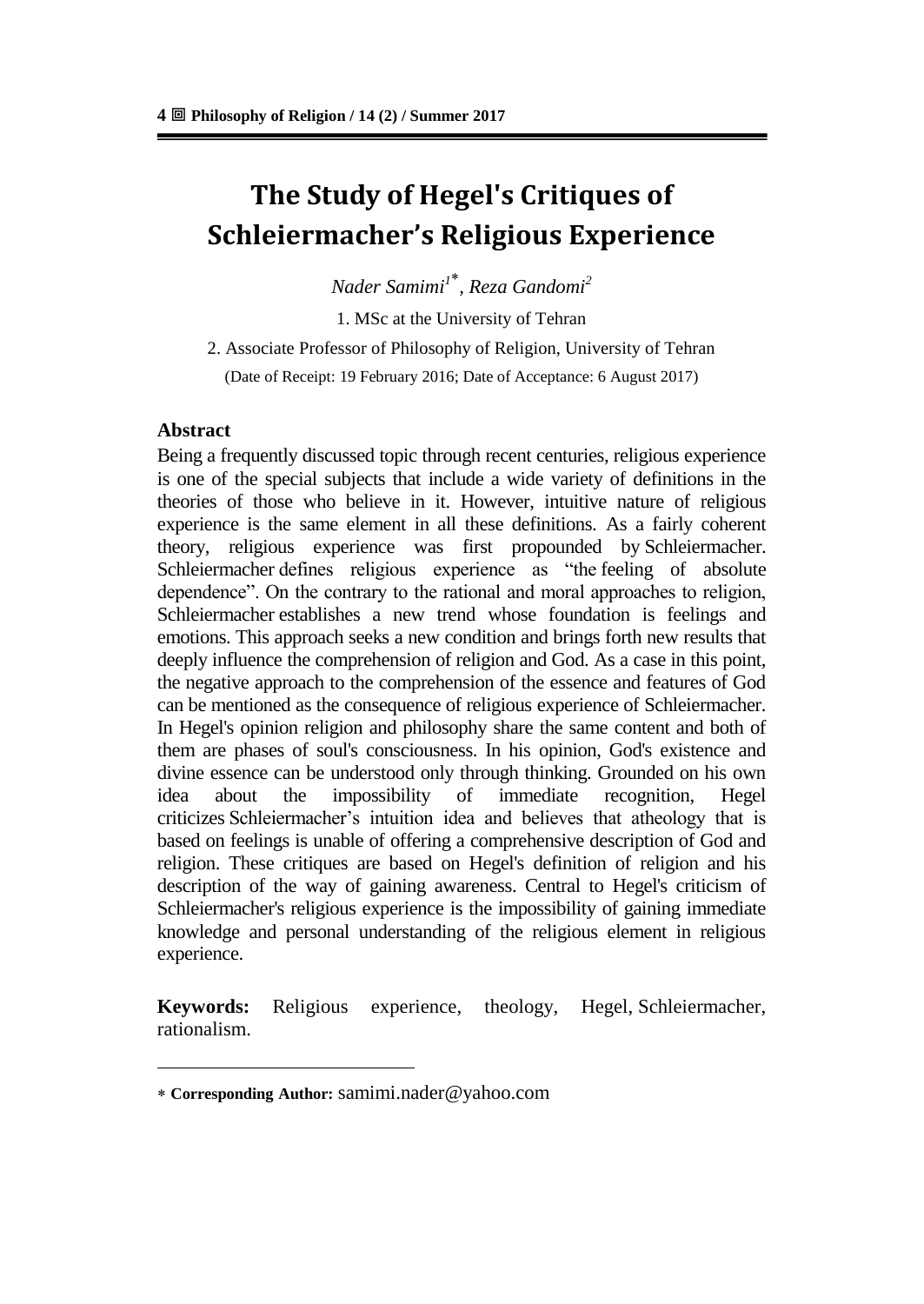### **Maimonides' and Qazi Saeed Qomi's Negative Theology: A Consideration and Criticism**

*Hamedeh Khadem Jahromi<sup>1</sup> , Narges Rajabi <sup>2</sup>*

1. Assistant professor of Islamic Studies, Payam-e Noor University

2. Master student of Philosophy and Islamic Theology

(Date of Receipt: 4 May 2015 ; Date of Acceptance: 6 August 2017)

### **Abstract**

 $\overline{a}$ 

Problems, like our knowledge of God, speaking of him, the ways to win his proximity him , and his names and attributes, have been generally matters of controversy. This leads some to positive theology and some others to negative theology. Those who support negative theology believe that we can talk about God"s acts and attributes just negatively. Maimonides considers the negative descriptions as the true and perfect descriptions of God. Therefore he says that God is absolutely perfect; he is neither like creatures nor has any partners. Qazi Saeid too strongly disagrees with idea of ascribing names and attributes to God"s essence. He believes in the pure transcendence of God. However putting too much emphasis on transcendence and pure reliance on negative attitude make it impossible to talk about God in a real and meaningful way.

**Keywords:** Negative theology, Maimonides, Qazi Saeid Qomi, transcendence, anthropomorphism.

**Corresponding Author:** hamedehkhadem@yahoo.com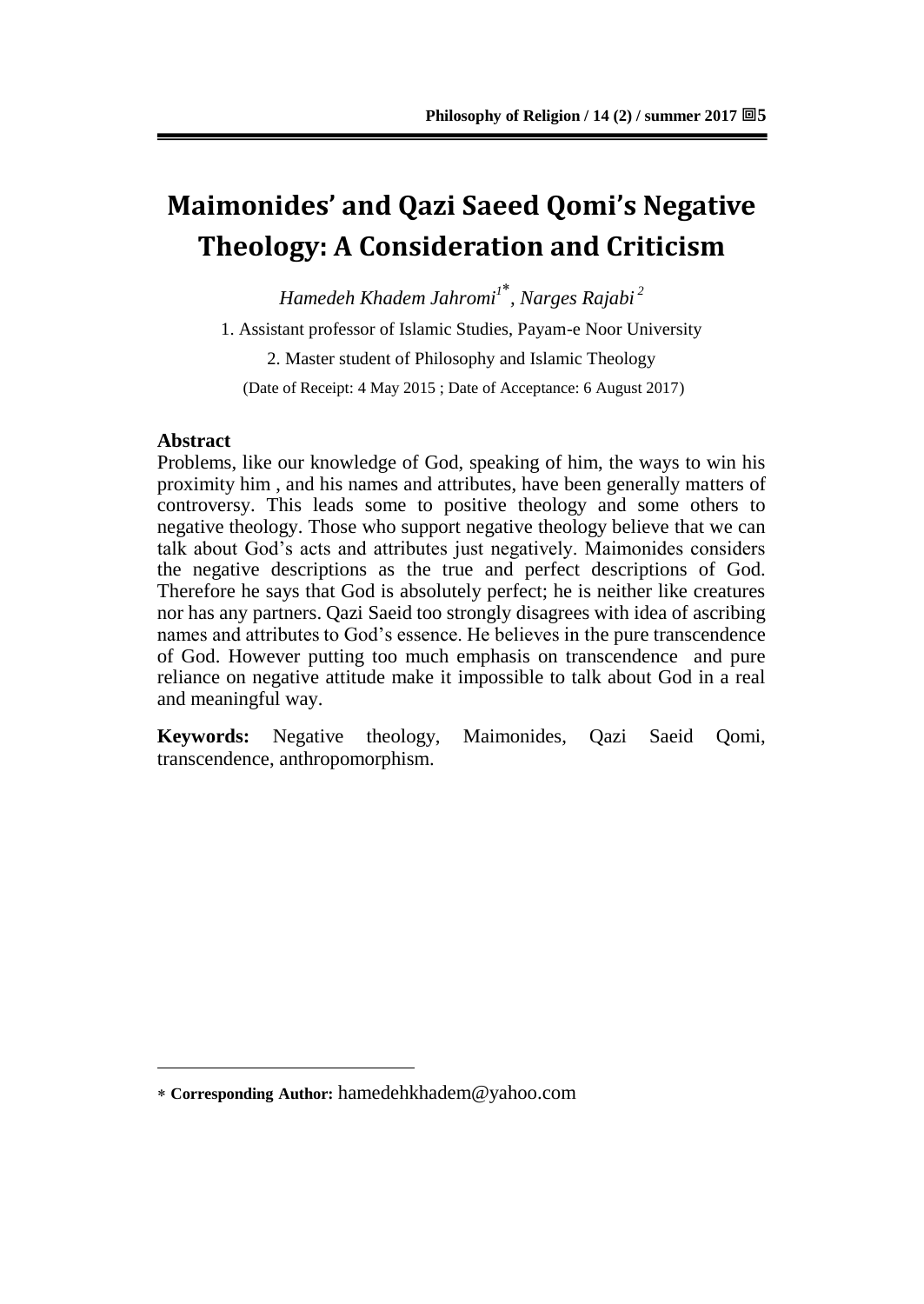## **The Possibility of the Introduction of Free-Thinking in Research as an Ethical Issue Based on the Islamic Sources**

*Mohammad-Reza Jabbaran*

Assistant Professor at "Ethics Department" of the Islamic Research institute for Culture and Thought (IICT)

(Date of Receipt: 10 May 2016 ; Date of Acceptance: 6 August 2017)

#### **Abstract**

Free-thinking was first introduced by positivists in the methodology of research. They believed that a researcher in the humanities, as in natural sciences, should be independent of any influences of whatsoever values and preferences. The advocates of the interpretive and critical approaches disagreed with this theory in general or in part, by introducing a wide range of topics. This dialogue in the methodology of research still retains its warmth. What makes this issue, from the point of view of ethics, deserve the attention of the authors –and the nature of the subject and purpose of the issue of free-thinking provides the opportunity – is the possible to plan for free-thinking as an ethical issue and to recommend free-thinking as a moral norm. Since the subject of free-thinking means the values that a researcher can keep himself away from their sphere of influence during his research process, despite the long discussions on the different research approaches, is still ambiguous and controversial. The need for a reliable reference to determine such values is the third involved element in the possibility of the ethical presentation of this issue. This article is an attempt to determine the controllable values in the process of research from the perspective of the Islamic sources. Through this effort, it has been proven that by preservation and treatment, human beings can keep themselves away from the effects of ignorance, fear, greed, and prejudice as the universal and inclusive obstacles of free-thinking.

**Keywords:** free-thinking, the ethical plan, ignorance, fear, greed, prejudice.

mdrjbn@gmail.com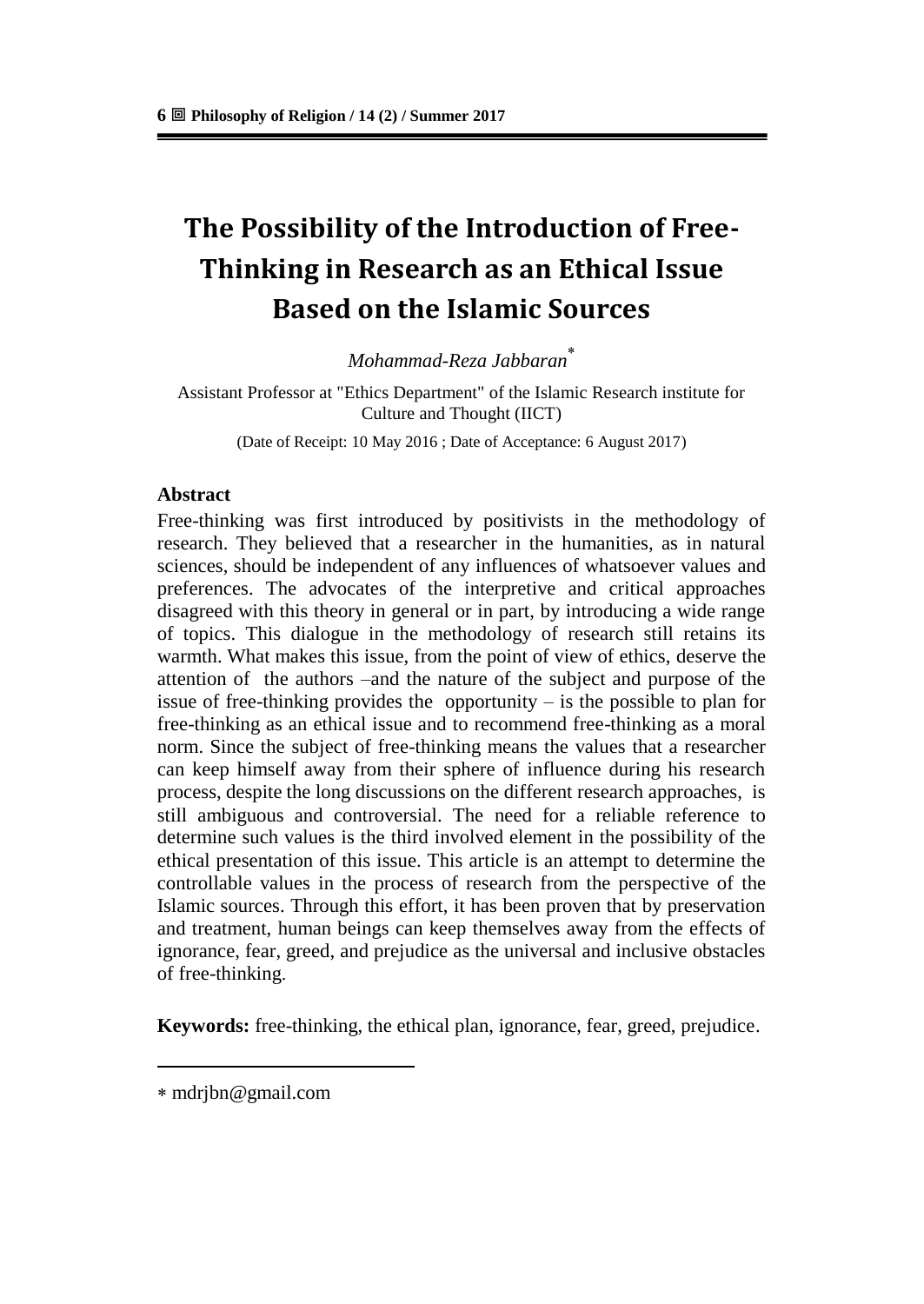# **The Universality of God's Praise by the Creatures in the Epistemic Configuration of Religious Thoughts**

*Ghobaad Mohammadi Sheikhi<sup>1</sup> , Tayyebe Fereydoonpoor <sup>2</sup>*

1. Assistant professor at the Department of the Islamic Sciences, Yasooj University

2. M.A. student of Islamic philosophy and Theology, Yasooj University

(Date of Receipt: 13 November 2015 ; Date of Acceptance: 6 August 2017)

#### **Abstract**

 $\overline{a}$ 

The issue of the almighty God"s praise by all the creatures is one of the novel teachings of the Holy Qur"an. The inanimate, at first glance, seem to lack conscience. To alter this view, the almighty God, in His holy book of guidance (the Holy Koran), has invited humans" attention, a number of times, to the consciousness of other phenomena and their paying homage to the creator. God"s praise by the creatures is the ramification of their sentience and consciousness. . Therefore, the almighty God"s praise-givers are not just human beings, but also all the inanimate, animate, andvegetative beings as well as some human beings and similar creatures – who praise God consciously and obediently. All components of the universe are non-willingly or unconsciously the exact manifestation of the divine invocation" Sobuh-un Qoddus" in a deterministic created world system and willingly or consciously express this divine invocation in the free-willed and conscious world system. The present research is to present a clear explanation of the two types of praise and asserts that the kind of praise the Holy Qur"an depicts is diverse, full of liveliness, consciousness and is fully optional and willful. This study deals with the already-mentioned assertion, on the basis of the qur'anic verses and the traditions, however, with a philosophical focus.

**Keywords:** praise by the creatures, sentience of the inanimate, general praise, innate poverty.

**Corresponding Author:** gms1349@gmail.com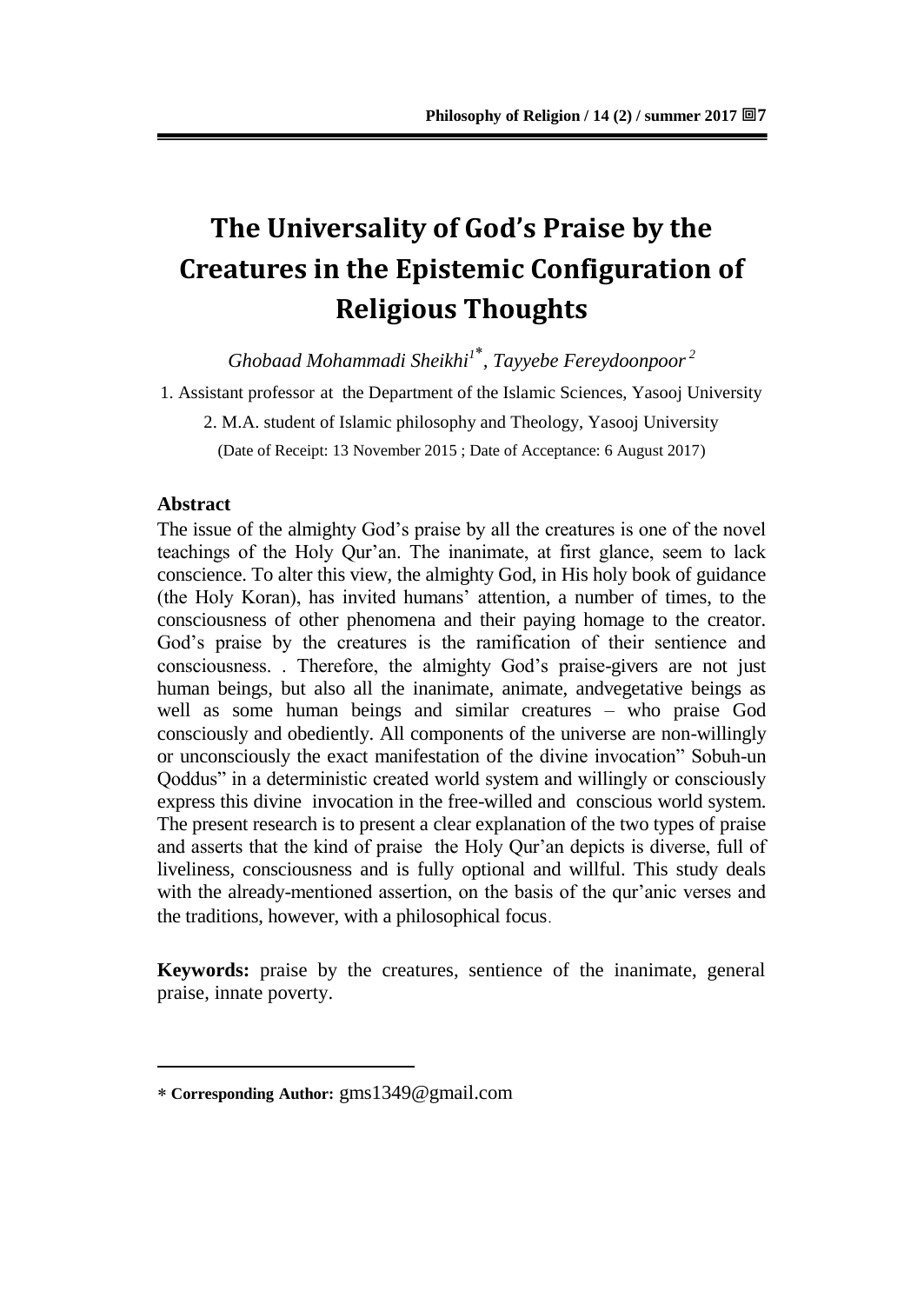# **The Problem of Defining Religion and the Meaning of Aqalli (Minimal) and Aksari (Maximal) in Religion**

*Abdorrahim Soleimani*

Assistant professor of Mofid University of Qom (Date of Receipt: 22 September 2015; Date of Acceptance: 6 August 2017)

### **Abstract**

What is religion? This question can be answered by taking two different approaches: the intra-religious approach and the extra-religious approach. The first view defines a true religion based on an intra-religious criterion; such a definition does not include everyone. However, based on the second approach, the definition of religion should be universal and all-inclusive. Since it is difficult to find something common to all religions, some have benefited from the family resemblance to define religion; such a definition is, however, not an all-inclusive definition. The aim of this article is to prove that only a conceptual definition of religion is possible, and not an essentialist one. Since religion is in contrast to atheism, so with an intrareligious definition, religion can be defined as "belief in a better world" or according to the Qur'an as "belief in the world of Unseen ". Since the existing religions are unique and confined to their own kinds; Islam, then, can be defined according to the theological definition as "God's plan for man's salvation." The relationship between these two definitions is such as the relationship between the minimal and maximal or the relationship between imperfect right and perfect right.

**Keywords:** Religion, definition of religion, extra-religious definition, intrareligious definition.

soleimani38@gmail.com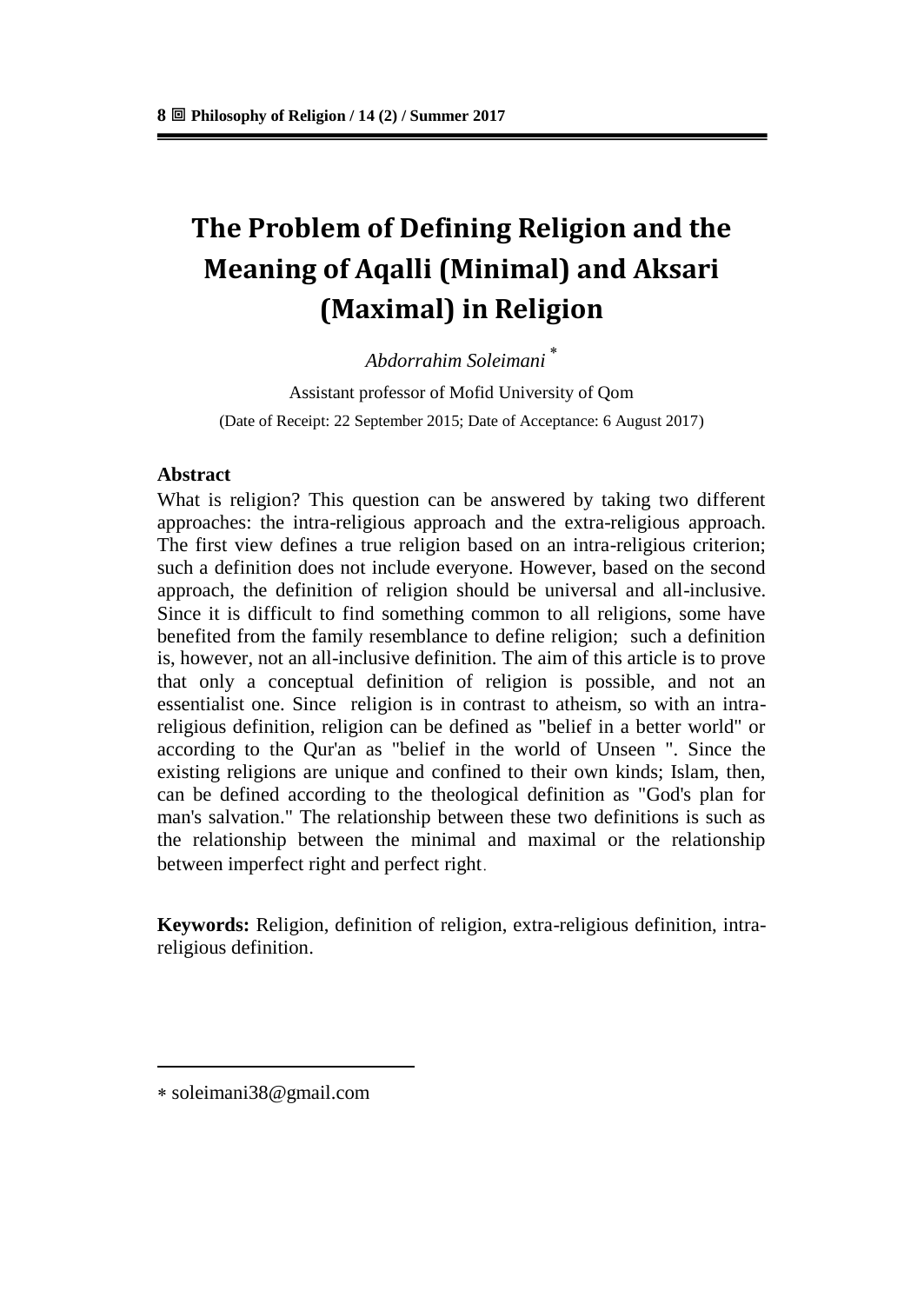# **The Study of the Theory of the Non-Existence of Evil through a Philosophical Approach Based on the Viewpoint of Mulla Sadra**

*Gorbanali Karimzadeh Gharamaleki*

Assistant Professor, Department of Islamic Philosophy and Theology, Tabriz University

(Date of Receipt: 18 December 2013 ; Date of Acceptance: 6 August 2017)

#### **Abstract**

The problem of evil is considered as one of the fundamental problems in the theological systems, particularly in the Islamic philosophy. The problem of evil is sometimes proposed as the evidence to reject the existence of God, and sometimes as an incompatible issue with some of the attributes of God such as justice, benevolence, omnipotence. Most of the philosophers and theologians have endeavored to find a solution to the different aspects of evil. One of the approaches is the ontological analysis in which the evil is perceived as non-existent, either as the lack of essence or the lack of the perfection of the essence (non-existence theory of evil). Among the scholars, this view has many pros and cons. Sadr al-Motaahelin has proposed two positions in this reagrd. In his early philosophical works, especially in Asfar, he defended the non-existence theory of evil and regarded it as discursive, and in analyzing and answering some of the philosophical and theological issues such as the relation of the problem of evil with the attributes of God, the perfect system, fate and destiny, and the perceptual evil, he has benefited from this theory. From the interpretation of the book Usul-e-Kafi which is among the latest writings of Sadra, it is concluded that he has deviated from his theory. Explaining, criticizing, and investigating the ideas of the proponents and opponents of this view are among the new findings of the present paper.

**Keywords:** evil, good, essential, accidental, philosophical, conventional, none-existence of evil.

g.karimzadeh@tabrizu.ac.ir